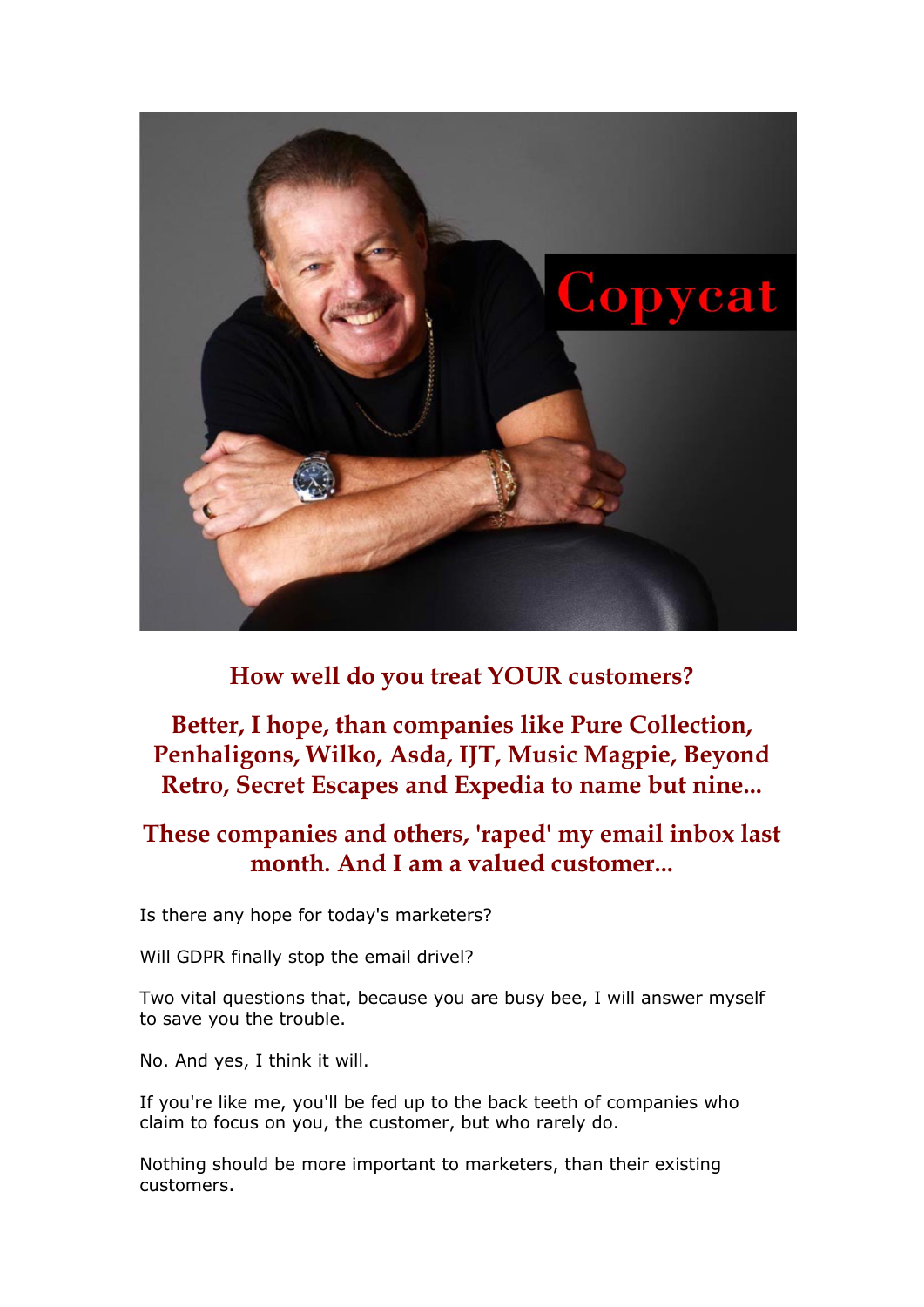Nothing...

But, I'm afraid to say, in today's marketplace, many, many things are more important to marketers, than existing customers.

Getting new customers, for a start.

They spend hundreds of hours in unnecessary meetings, deciding which promotional routes to use, to get new business. They spend fortunes on the latest trends, most of which don't work - and ignore proven routes such as direct mail, which do.

They spend on average, around  $\overline{Z}$  times more budget on trying to get a new customer, than on the ones they already have.

It's lunacy. It should be the other way round.

It doesn't matter what industry you are in - focusing your efforts on effective customer retention, rather than acquisition, will pay you back in spades and keep you ahead of your competition.

Remember, it is far, far more profitable to sell to an existing customer, than to a prospect.

If you know what you are doing, that is...

### **And this is the meat and potatoes of this discussion. Because, most companies out there, haven't got a clue how to do it. Wait until you see what I have to share with you , later in this article.**

Most businesses today, lose 20% of their customers every year. And do you want to know why?

It's very simple.

Customers, in the main, do not feel valued. They feel as if they are taken for granted - not given enough interesting and relevant offers - and in a lot of cases, either forgotten completely or simply abused.

Yes, *abused...*

In the month of October, I decided that I would monitor and record all the emails I received, from companies that I had previously placed business with.

Yes, I know. Email marketing these days, is a bit of a disaster. Lunatics and asylum come to mind.

That's why very few people are making email marketing work anymore.

But, even given that, these results are staggering in the extreme.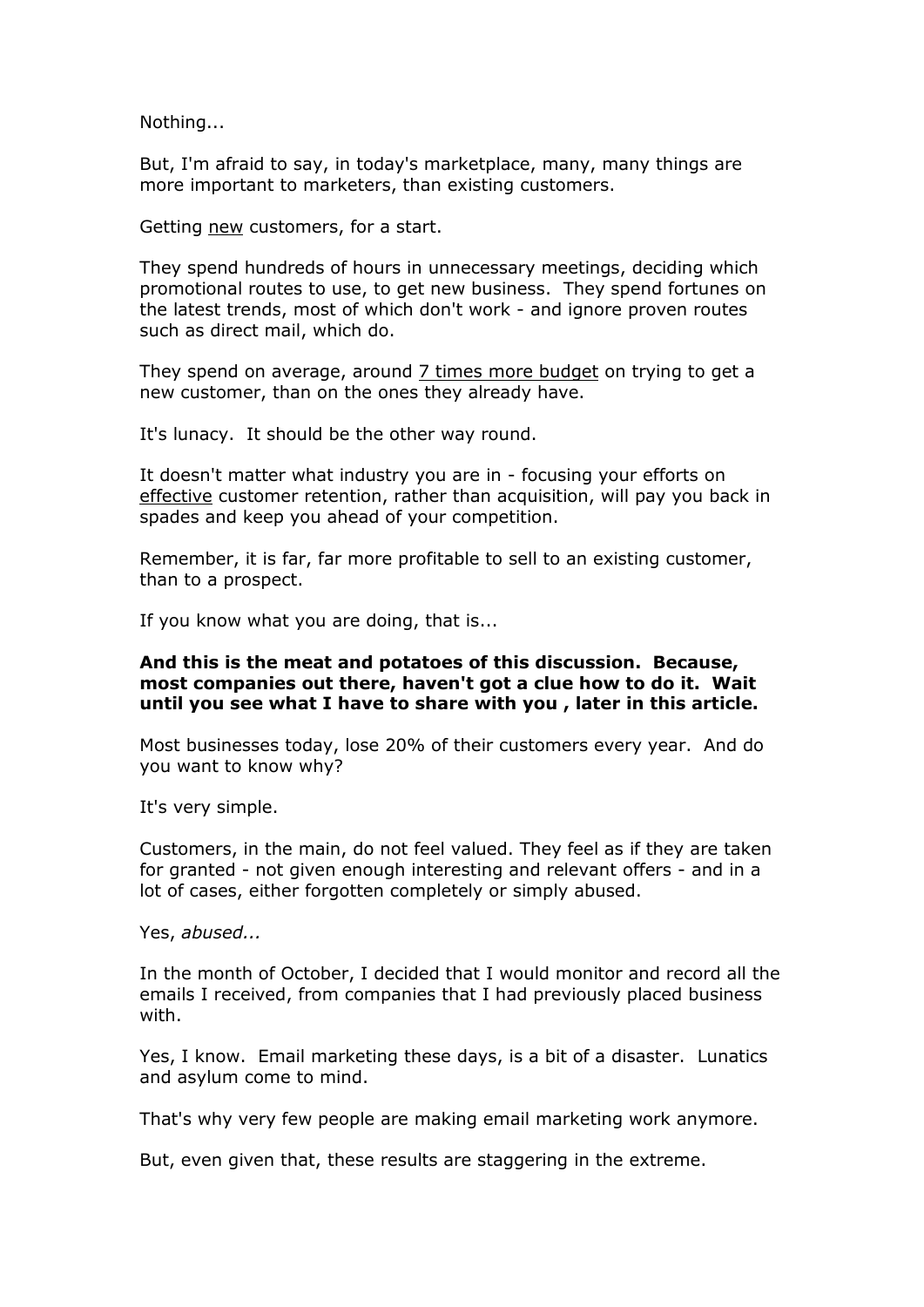And, by the way, if you think I was going a bit over the top using the word 'abused' earlier, you will change your mind when you see what I have to share with you.

One thing I have never been able to understand with today's marketers, is why they don't ask themselves a simple question, before they throw themselves into yet another off-the-cuff strategic disaster.

The question is this:

if I were a customer of our company, how would I like to be treated and how often would I like to be communicated with. Plus, with what - and for what reason?

If they focused on that, rather than have endless meetings discussing brand values that interest no one, silver bullets that hardly ever work, relationships that no customer wants, social media that rarely delivers, content copy that doesn't sell - plus other equally useless tripe - they would be so much more successful.

You are not selling to idiots. You are selling to smart human beings who are more savvier than ever before.

They have freely chosen to do business with you once, maybe more than once, but on their terms, not yours. So, they deserve to be treated with the utmost respect.

Well, I can tell you, playmates, that because of their email strategy, all the companies mentioned in the headline of this article - and identified below, have not treated me with any respect at all in recent times.

Instead, they have seriously damaged the relationship that once existed between themselves and me. Just seeing their brand names in my inbox, now irritates me immensely.

Once I have finished this article, I am going to unsubscribe from all of their lists. And, if they bother to ask me why, I will tell them.

Anyway, let me share some details with you. Some of the stats are impossible to believe, but I can assure you they are correct. The following relate to the month of October 2017. This is how many emails these companies sent to me:

The *'How To Treat A Customer Badly' Gold Award*, goes to:

### **Pure Collection - 23 emails**

They emailed me on 1st, 2nd, 3rd, 6th, 7th, 9th, 10th,11th,12th,13th, 14th, 15th, 16th, 18th, 19th, 20th, 22nd, 23rd, 25th, 26th, 27th, 29th and 30th.

And yes, I am being serious...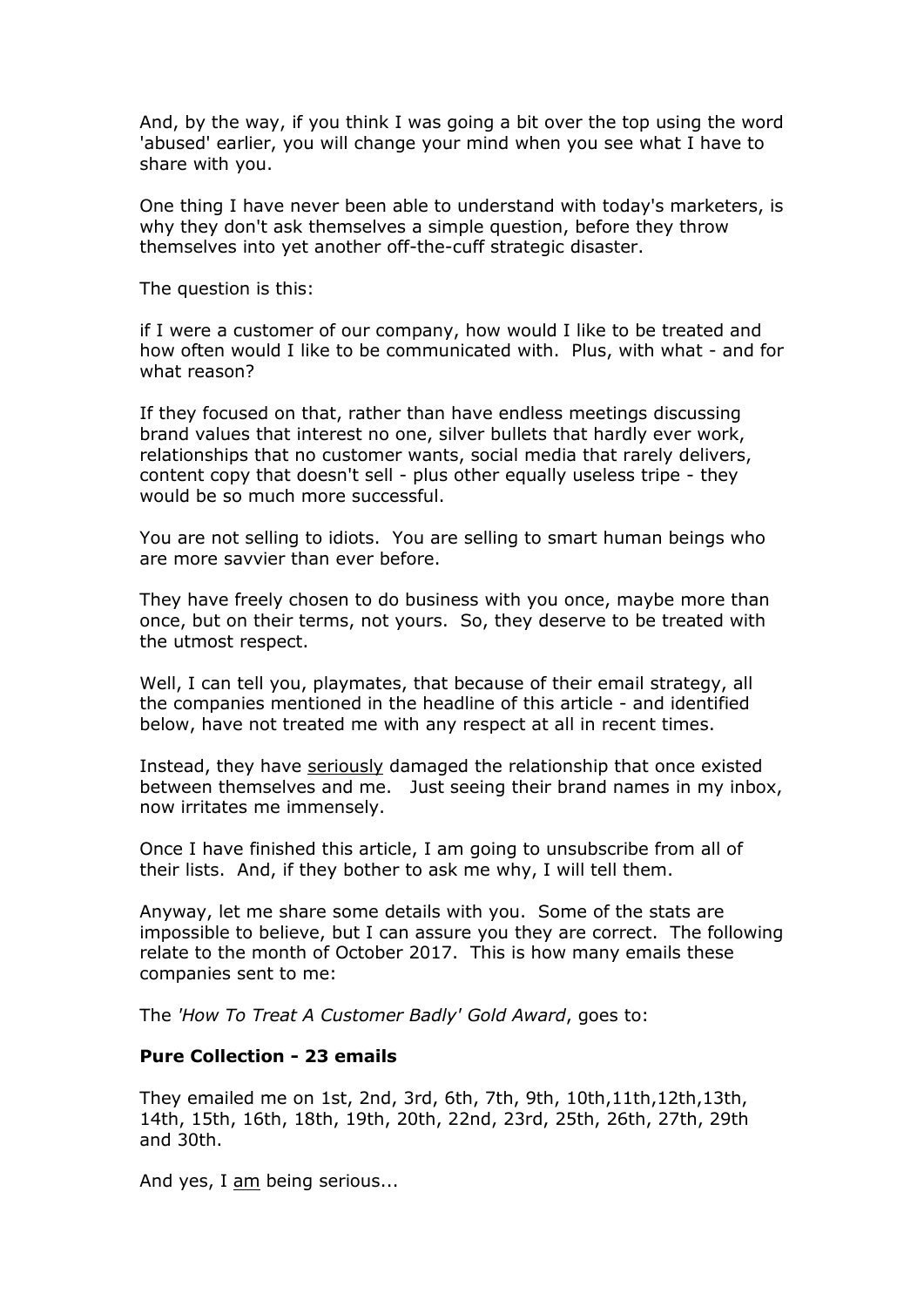The Runners-up, are:

**Wilko - 17 emails Expedia - 17 emails Asda - 17 emails IJT - 14 emails Music Magpie - 14 emails Secret Escapes - 13 emails Beyond Retro - 13 emails Amazon - 13 emails Penhaligons - 10 emails Aspinal - 10 emails Donald Russell - 10 emails Booking.com - 10 emails Clifford James - 10 emails**

And, trust me, there were loads more, on 9, 8 and 7 during the month.

I have to tell you, I simply don't understand it. Who would set up such a strategy, that quite obviously, is going to damage - and, in my case, has damaged - the profitable relationship they once enjoyed with me?

It costs a hell of a lot these days, to get a new customer. Treat that customer well and that investment can be repaid in spades.

But treat that customer badly and abuse the communication channel you have with them - and your investment will be toast.

Not only is the above strategy wrong, but, as we all see every single day, the creative delivery in most cases, is dreadful too.

We know today's digikids can't write, let alone structure an effective sales message, but some of the stuff I receive, is truly dreadful.

Not only flaccid and totally unattractive subject lines, but also body copy with no belief, energy or sell - and, more often than not, delivered with appalling grammar and very little punctuation.

As I have mentioned before in *Copycat*, the power of copy is now no longer appreciated by today's marketers. They are simply not interested in good copy at all. It is not even on their radar.

In his excellent recent blog, Jim O'Connor of [Stories That Sell,](http://www.storiesthatsell.co.uk/2017/03/copywriting-become-joke/) underlined this same point, very forcefully....

*"Nobody cares about the messaging any more.*

*Headlines, subheads, text – nobody gives a \*\*\*\*. All that matters is:* 

*a) Does it fit? b) Are the keywords in there? c) Could we have got it any cheaper?*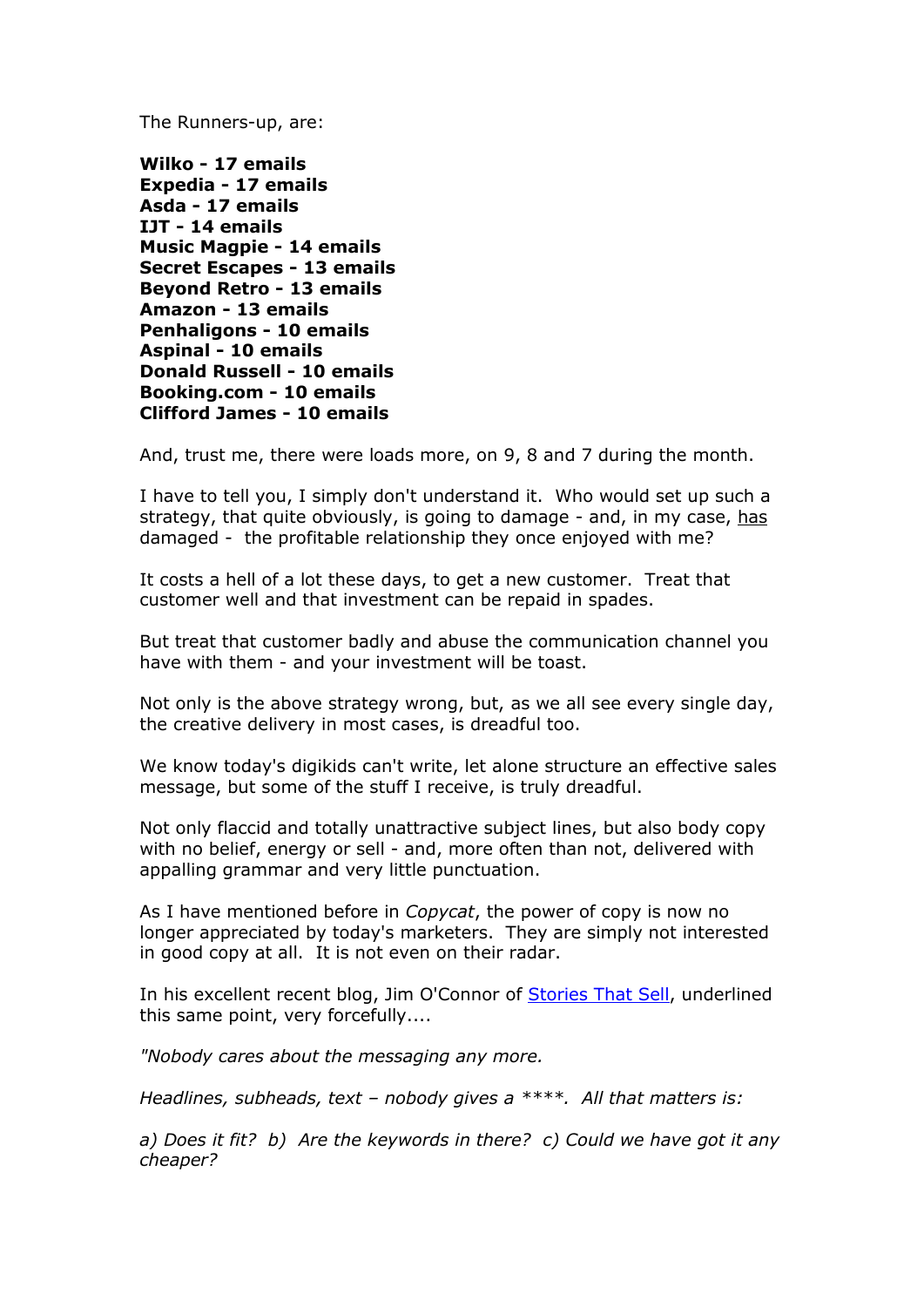*It's a self-fulfilling attitude that produces messages that are virtually meaningless and utterly worthless. Lazy, bland and clichéd words that don't grab attention or stimulate any interest.*

*Words that don't create any desire for what's being offered. Words that don't differentiate the product, service or brand from that of competitors. And words that don't achieve any results whatsoever – obviously!*

*People sit around in endless meetings and swapping emails about why the marketing isn't working. They spend hours focusing on the medium (popups/banner ads, PPC, adwords, retargeting, twitter, product placement, Instagram, affiliate programmes, SEO, video, viral, influencers, in-game, PR, mobile, MMS, push notifications, QR codes, proximity marketing….).*

*They write endless blog posts on the mechanics (how to do this, how to tweak that, how to hack the other, 10 top tips on the best way to…). And they bang on about the importance of the metrics (not just likes and shares metrics, but first visit metrics, online conversion metrics, clickthrough metrics, email engagement metrics, return on marketing investment metrics, key social metrics, subscribers' metrics…).*

*But what about the message?*

*Oh, that? Look, I don't have enough bandwidth to get my head around that stuff. Why don't you just search for some other vaguely relevant content, do a quick cut and paste job, then run it through the readability checker, the keyword density checker, the plagiarism checker, then stick it into our automated CRM system…*

*Gotta go, conference call in five!"*

As we all know, Jim is absolutely spot on. Sadly, we all see the results of the above, every day. That's the way the vast majority of today's brainless marketers work. And I can't see it changing, either.

All customers want today, is to be recognised and treated with respect. Plus, every now and again, given relevant and interesting offers that are both exclusive and valuable, delivered in a professional way.

Relevant is a key word. Companies should be using the knowledge they possess in their databases, properly - and segmenting their customers, delivering appropriate messages to the right people at the right time.

Not emailing everyone to the point of nausea, with mindless offers, delivered with an ineffective subject line and even worse body copy.

Can you imagine a door-to-door salesman in the sixties, selling something to Mrs Smith on Monday, then coming back every day for the rest of the month, trying to sell her something else?

Not only would he have been told politely to go away, he would also have been told not to come back again.